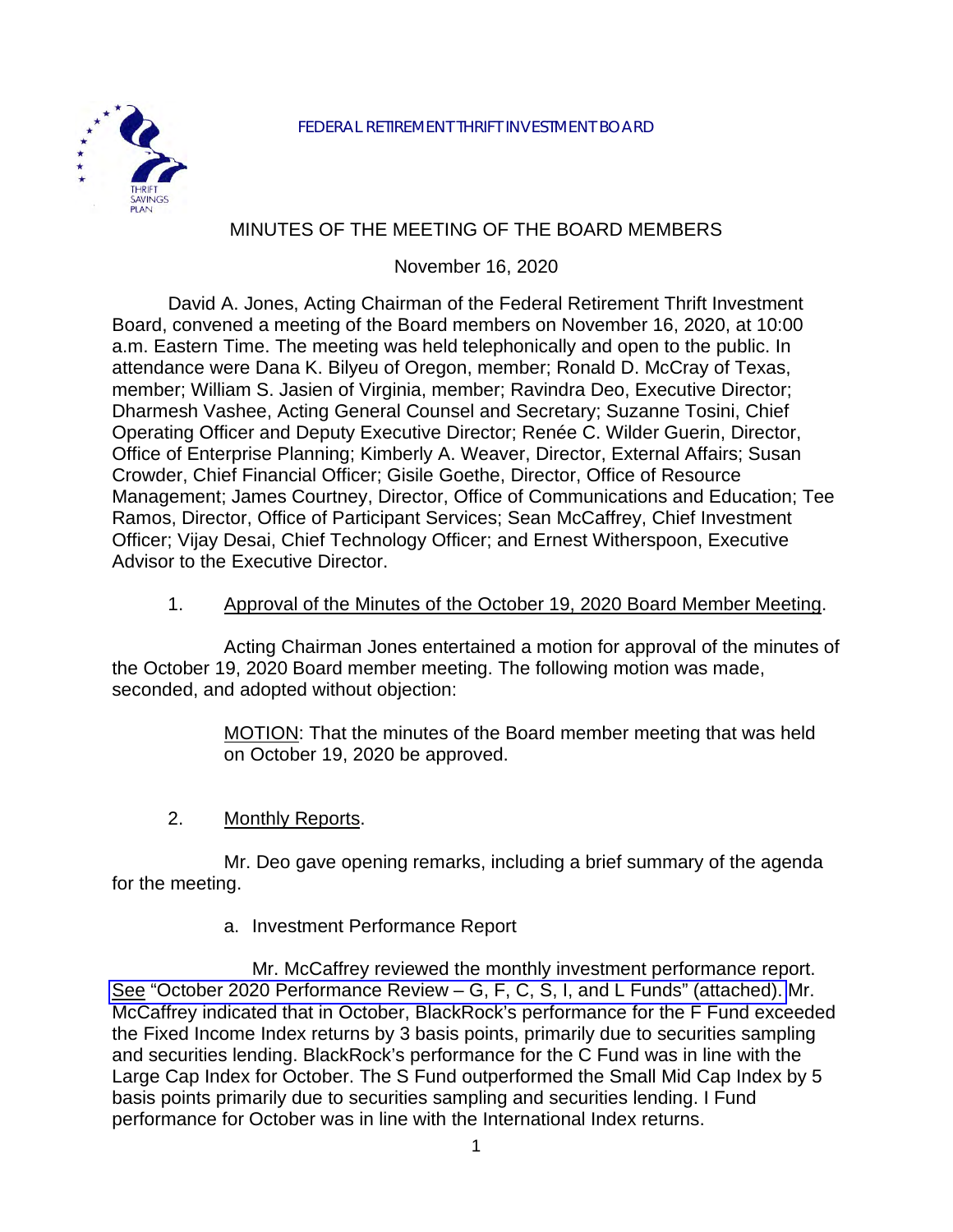Mr. McCaffrey noted that many of the initial third quarter corporate earnings reports exceeded expectations and U.S. gross domestic product rebounded in the third quarter. However, equity markets were down due to the expanding COVID-19 pandemic and the continued stalemate over additional fiscal stimulus. The C and I Funds fell but small capitalization stocks resisted the pullback, leading to a gain for the S Fund. Higher interest rates helped push the F Fund to a loss and all the L Funds finished lower.

BlackRock's performance for the F and C Funds was in line with the Funds' respective indices for the year to date, but performance for the S Fund lagged the Small Mid Cap Index by 16 basis points, primarily due to securities sampling and futures mis-tracking. BlackRock's performance for the I Fund exceeded the International Index by 33 basis points, primarily due to tax advantage and futures mis-tracking.

Mr. McCaffrey reported that equity markets posted gains for the month of November through Friday, November 13th. As a result, the C Fund is ahead by 9.74 percent, the S Fund is up 10.66 percent, and the I Fund has gained 12.95 percent. In fixed income the F Fund is ahead by 0.35 percent and the G Fund is ahead by 0.03 percent.

Participation in the L Funds continued to increase, with growth in both new participants investing in at least one L Fund, as well as the number of participants who invest their entire TSP account in L Funds. There was an uptick in interfund transfers as some TSP participants moved their investments from the C, S, and L Funds into the G Fund.

b. Legislative Report

Ms. Weaver reported that the Senate and the House were in session until at least December 11th. The current priorities for this session are the omnibus government spending bill for Fiscal Year 2021 and the annual Department of Defense authorization bill.

c. Quarterly Metrics Report

Ms. De Luz provided a report on the fourth quarter key performance indicator results. See ["Updated FY20Q4 Board Metrics Report" \(attached\).](https://www.frtib.gov/pdf/minutes/2020/Nov/MM-2020Nov-Att2.pdf) Under Goal A, participant account information was updated late one day during the fourth quarter, primarily due to an unusually large electronic payroll batch from the U.S. Postal Service. Participant account information was posted 1 hour and 21 minutes after the 8:00 a.m. target time. Ms. De Luz noted that this was the first time in almost a year and a half that the target for this metric was not met. In response to a request for clarification from Member Jasien, Ms. De Luz explained that the payroll file from the U.S Postal Service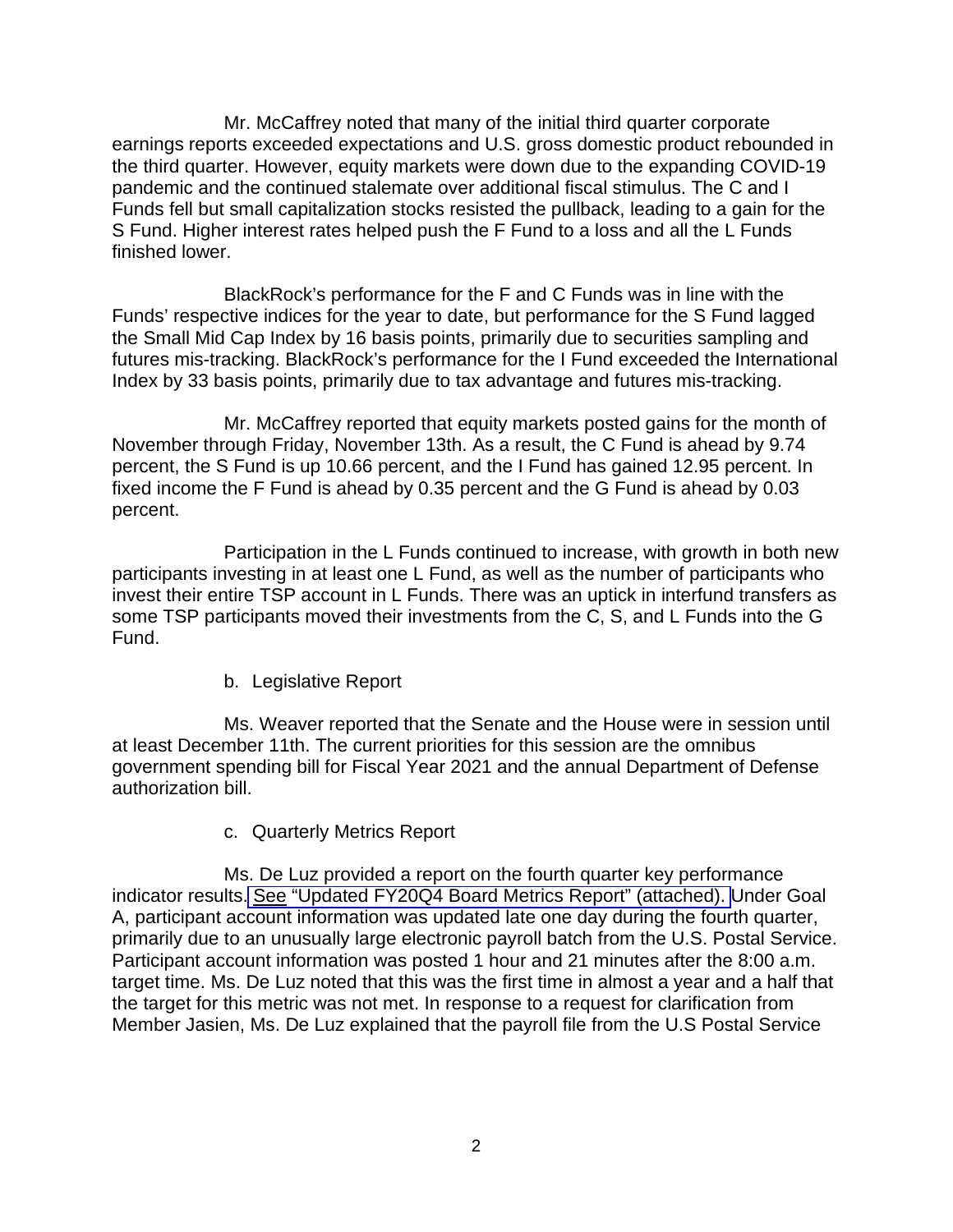was unusually large due to a significant number of back pay files that were included following completion of a contract renegotiation.

In Goal C, the external audit findings rate failed to meet the target of 40 closed findings. However, the Agency met the metric threshold and closed 35 findings internally. Overall, the Agency surpassed the annual threshold by 3 closed findings and closed 128 external audit findings in fiscal year 2020.

In Goal D, one metric missed the target. The FERS Full Matching Contribution rate fell short of the 80 percent target. Ms. De Luz added that the matching contribution rate remained stable and there was no significant impact in connection with the on-going pandemic. The Thrift Savings Plan participation rate increased during the fourth quarter, continuing a trend from prior quarters. Ms. De Luz explained that participant education efforts related to the consequences of hitting the deferral rates too early were likely influential. In addition, the Additional Withdrawals Project removed the contribution suspensions following hardship withdrawals. Finally, there was a decline in new participants opting out.

## 3. Multi-Asset Manager Project.

Mr. McCaffrey provided an update on the Multi-Asset Manager project, which was initiated at the direction of the Board. See ["Multi Asset Manager Award and](https://www.frtib.gov/pdf/minutes/2020/Nov/MM-2020Nov-Att3.pdf)  [Implementation Update" \(attached\).](https://www.frtib.gov/pdf/minutes/2020/Nov/MM-2020Nov-Att3.pdf) The Agency engaged Aon Investments to examine the key risks related to the investment management structure of Thrift Savings Plan investment funds. An outcome of the risk assessment was that Aon identified that there is organizational concentration risk associated with having only one manager in place for 100 percent of the outsourced Thrift Savings Plan investment options. Aon recommended that the Agency consider a two-manager structure in order to mitigate organizational concentration risk. The Board unanimously agreed to adopt the Aon recommendation at a Board meeting dated October 27, 2015.

Mr. McCaffrey announced that one contract was awarded to BlackRock on February 1, 2020 and a second contract was awarded to State Street Global Advisors Trust Company on October 21, 2020. Each respective contract provides for a 2-year base period, accompanied by 4 additional 2-year renewal option periods. Once the agreements are fully implemented, Manager A, BlackRock, will manage 80 percent of the F, S, and I Funds and 90 percent of the C Fund. State Street will manage the remaining Fund assets.

Mr. McCaffrey explained that the Agency intends to start moving assets to State Street beginning in January 2021. The Agency plans to start with the S&P 500 holdings of the C Fund, followed by S Fund assets, and then assets in the F Fund. Aon Investments will assist the Agency as a transition consultant to help to coordinate the proposed transfers. Mr. McCaffrey noted that, out of an abundance of caution, the Agency will focus on the transition of one fund per month, to ensure that the transition goes smoothly and the risk of operational errors is limited.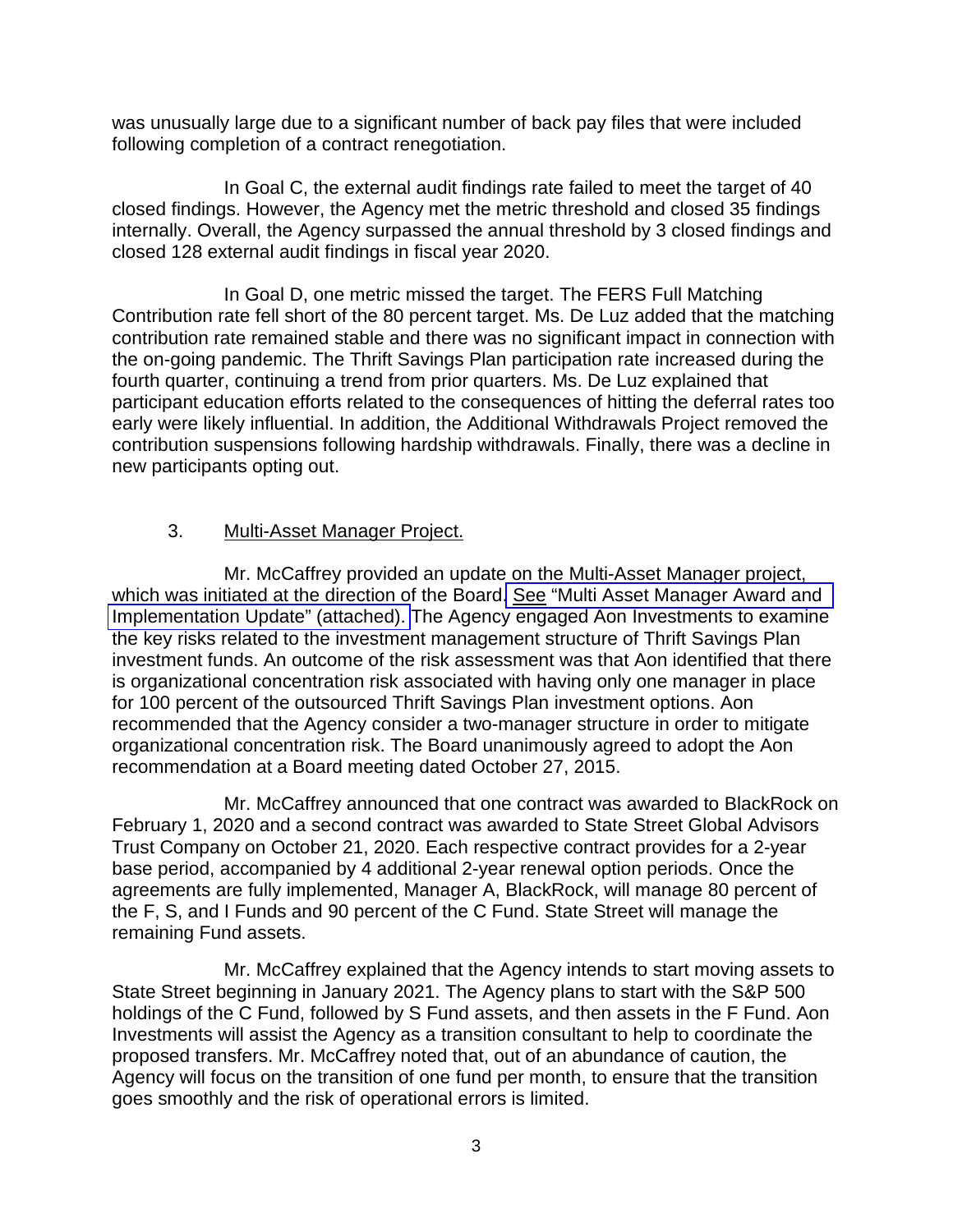# 4. Plan Services and Record Keeping Services Acquisition.

Mr. Ramos provided a brief update on Thrift Savings Plan operations. On October 31st, the Agency changed the MyAccount login and identity verification process to improve participant account security by eliminating the use of e-mail as part of the two-step authentication process. In addition, the Agency removed the ability to use a Thrift Savings Plan account number as a user ID. Participants and beneficiaries must now use a custom user identification. In order to assist participants and beneficiaries, the Agency also added the ability to reset, recover, or create a user identification online.

As a result of these changes, contact centers have experienced a 25 percent increase over projected call volumes. The length of calls to the contact centers have also exceeded forecasts. These increases temporarily affected the ability of the contact centers to meet service level goals in recent weeks. However, Mr. Ramos reported that contact centers are returning to normal call volumes and the issue appears to have been resolved.

Mr. Ramos also provided an update on the on-going Record Keeping Services Acquisition project. On Friday, November 13th, Mr. Deo signed a contract with Accenture Federal Services to handle record keeping services on behalf of the Thrift Savings Plan. Accenture Federal Services will partner with Alight Solutions to provide recordkeeping services to the Thrift Savings Plan. Accenture and Alight will provide a number of new services to TSP participants and beneficiaries, including a mutual fund window, electronic signature capability, and a mobile phone application. Mr. Ramos indicated that new features are intended to be available to TSP participants and beneficiaries in 2022.

## 5. Adjourn.

There being no further business, the following motion was made, seconded, and adopted without objection and Acting Chairman Jones adjourned the meeting at 10:27 a.m.

MOTION: That this meeting be adjourned.

Thv

Digitally signed by Dharmesh Vashee DN: cn=Dharmesh Vashee, o=Federal Retirement Thrift Savings Board, ou=OGC, email=dvashee@tsp.gov, c=US Date: 2021.01.19 11:32:34 -05'00'

Dharmesh Vashee Acting Secretary

**Attachments**